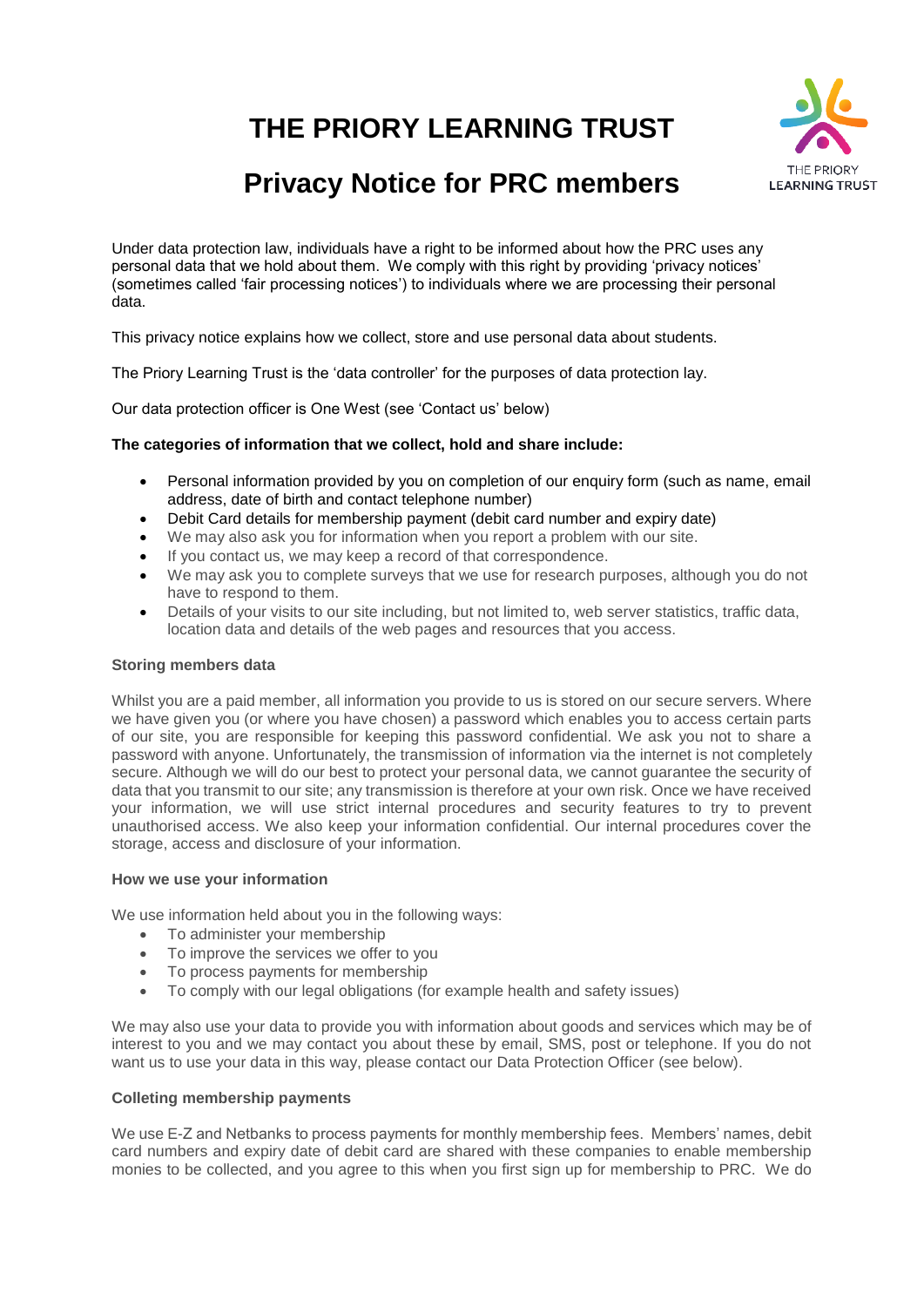not share membership information with any third party except to the extent necessary to answer your enquiry if that enquiry requires the involvement of a third party. We use return email addresses to answer the email we receive. Such addresses are not used for any other purpose and are not shared with outside parties.

## **When we might disclose your data to third parties**

We may disclose your personal information to third parties in a very limited number of circumstances:

- where we engage the business services of a third party to provide services directly to PRC. For example, we may use a mailing house to email promotional materials such as our email newsletter. We will ensure that any Data Sharing Agreement drawn up with such a company will ensure that any third parties are strictly prohibited from using your personal data for any other purposes.
- in the event that we sell or buy any business or assets, in which case we may disclose your personal data to the prospective seller or buyer of such business or assets.
- if PRC or substantially all of its assets are acquired by a third party, in which case personal data held by it about its customers will be one of the transferred assets.
- if we are under a duty to disclose or share your personal data in order to comply with any legal obligation, or in order to enforce or apply our terms of use and other agreements
- to protect the rights, property, or safety of PRC, our customers, or others. This includes exchanging information with other companies and organisations for the purposes of fraud protection and credit risk reduction.

## **Our use of IP addresses and cookies**

We may collect information about your computer, including where available your IP address, operating system and browser type, for system administration and to analyse aggregate information. This is statistical data about our users' browsing actions and patterns, and does not identify any individual. For the same reason, we may obtain information about your general internet usage by using a cookie file which is stored on the hard drive of your computer. Cookies contain information that is transferred to your computer's hard drive. They help us to improve our site and to deliver a better and more personalised service.

They enable us:

- to estimate our audience size and usage pattern.
- to store information about your preferences, and so allow us to customise our site according to user needs.
- to speed up your searches.
- to recognise you when you return to our site.

You may refuse to accept cookies by activating the setting on your browser which allows you to refuse the setting of cookies. Unless you have adjusted your browser setting so that it will refuse cookies, our system will issue cookies when you log on to our site.

#### **Your consent**

By submitting your information you consent to the use of that information as set out in this policy. If we change our privacy policy we will post the changes on this page, and may place notices on other pages of the Website, so that you may be aware of the information we collect and how we use it at all times. We will also e-mail you should we make any changes so that you may consent to our use of your information in that way. If you wish to withdraw your consent for us to share your data, for example for marketing purposes outlined about, please contact [info@theprc.org.uk.](mailto:info@theprc.org.uk)

## **Your Rights**

You have the right to ask us not to process your personal data for marketing purposes. We will usually inform you (before collecting your data) if we intend to use your data for such purposes. You can exercise your right to prevent such processing by checking certain boxes on the forms we use to collect your data. You can also exercise the right at any time by contacting us. Our site may, from time to time,